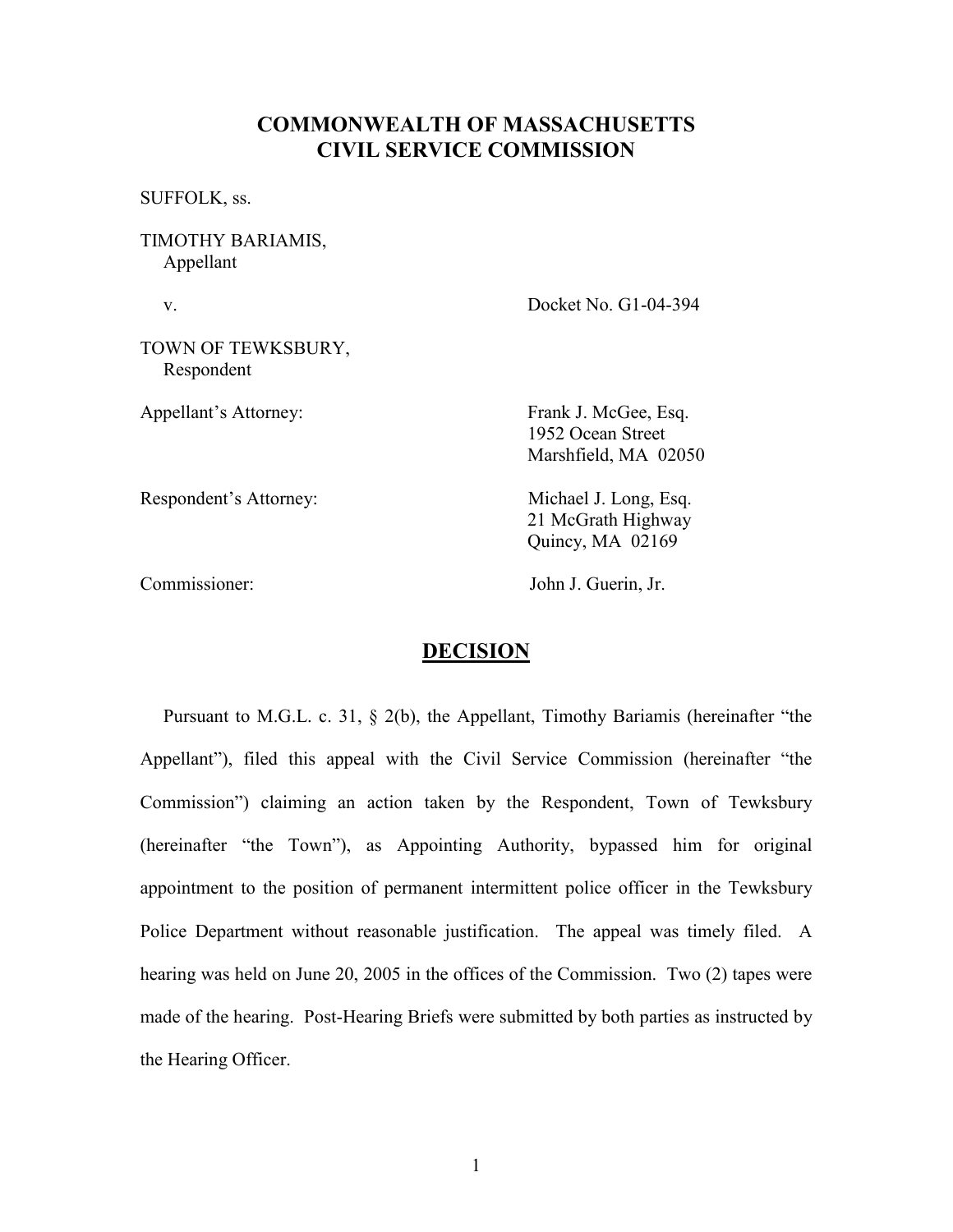## FINDINGS OF FACT:

Based upon the documents entered into evidence (Joint Exhibits  $1 - 16$ ) and the testimony of the Appellant, Town Manager David Cressman and Chief of Police Alfred J. Donovan, Jr., I make the following findings of fact, the first thirteen (13) of which were stipulated by the parties:

- 1. The Appellant has been employed by the Massachusetts Department of Correction (hereinafter "the DOC") since 1998. He had the fifth highest score on Certification List No. 231084 issued by the Human Resources Division (hereinafter "the HRD") on November 25, 2003. The list was intended for the appointment of ten (10) permanent intermittent police officers and was valid for a period of twelve (12) weeks. (Testimony of the Appellant and Exhibit 1)
- 2. A subsequent list with an additional ten (10) names was issued by the HRD on December 15, 2003, also under Certification List No. 231084. (Exhibit 2)
- 3. Individuals were notified by the HRD of the issuance of an eligibility list and their place upon it and several signed a statement of intent to accept the position, if offered, in accordance with regular Civil Service proceedings. (Id.)
- 4. Interviews for ten (10) permanent intermittent police officer positions commenced on December 8, 2003. Fourteen candidates were interviewed on that date. (Exhibit 3)
- 5. The balance of the candidates were interviewed on December 15, 2003. (Exhibit 4)

2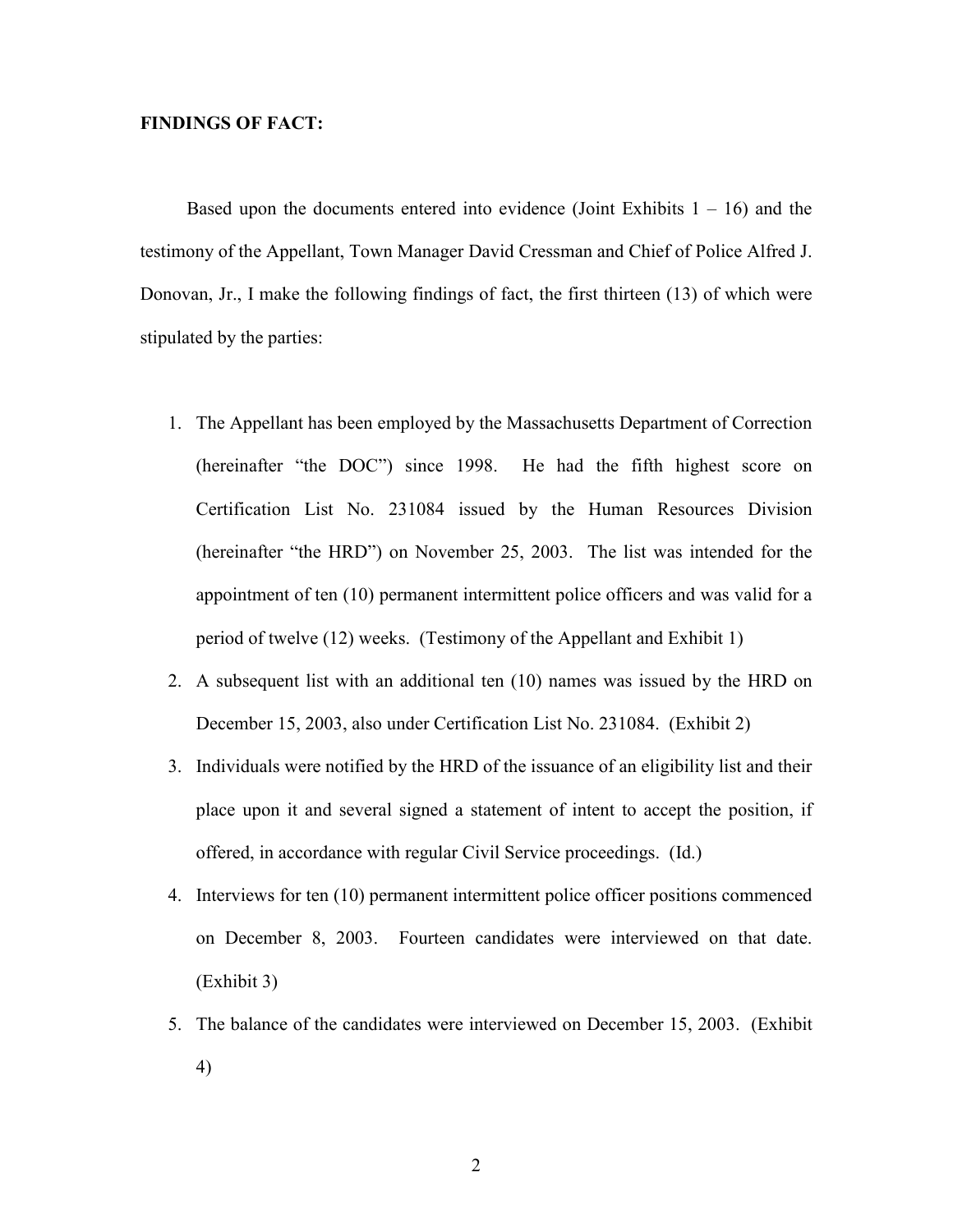- 6. Town Manager David Cressman (hereinafter "Mr. Cressman"), then-Police Chief John R. Mackey (hereinafter "Chief Mackey") and, then-Deputy Police Chief Alfred J. Donovan, Jr. (hereinafter "Chief Donovan" as he testified that he became Police Chief in December 2003) formed a panel that selected ten (10) candidates for appointment from the list and then forwarded the selections to the Tewksbury Board of Selectmen (hereinafter "the BOS"), by memorandum dated December 31, 2003, for final approval and hire. (Exhibit 5 and Testimony)
- 7. The Appellant was bypassed by the Town for a position, notwithstanding his score on the Certification List. (Stipulated)
- 8. On January 7, 2004, Mr. Cressman corresponded to the HRD with a list of appointees. (Exhibit 6)
- 9. On January 26, 2004, Mr. Cressman again corresponded with the HRD communicating his rationale for rejecting and/or bypassing candidates. (Exhibit 7)
- 10. Mr. Cressman stated in Exhibit 7 that the Appellant did not interview well, had a negative demeanor, had a prior conviction for trespassing, he was currently under treatment for depression, that he had had nerve damage from an industrial accident which required his absence from work for 350 days, and that he was speaking ill of a prior employer during the interview. (Id.)
- 11. On or about March 1, 2004, Mr. Cressman and Ms. Luz Henriquez from the HRD communicated further, based on the HRD's request for additional information in connection with successful candidates. On or about March 4, 2004, Mr.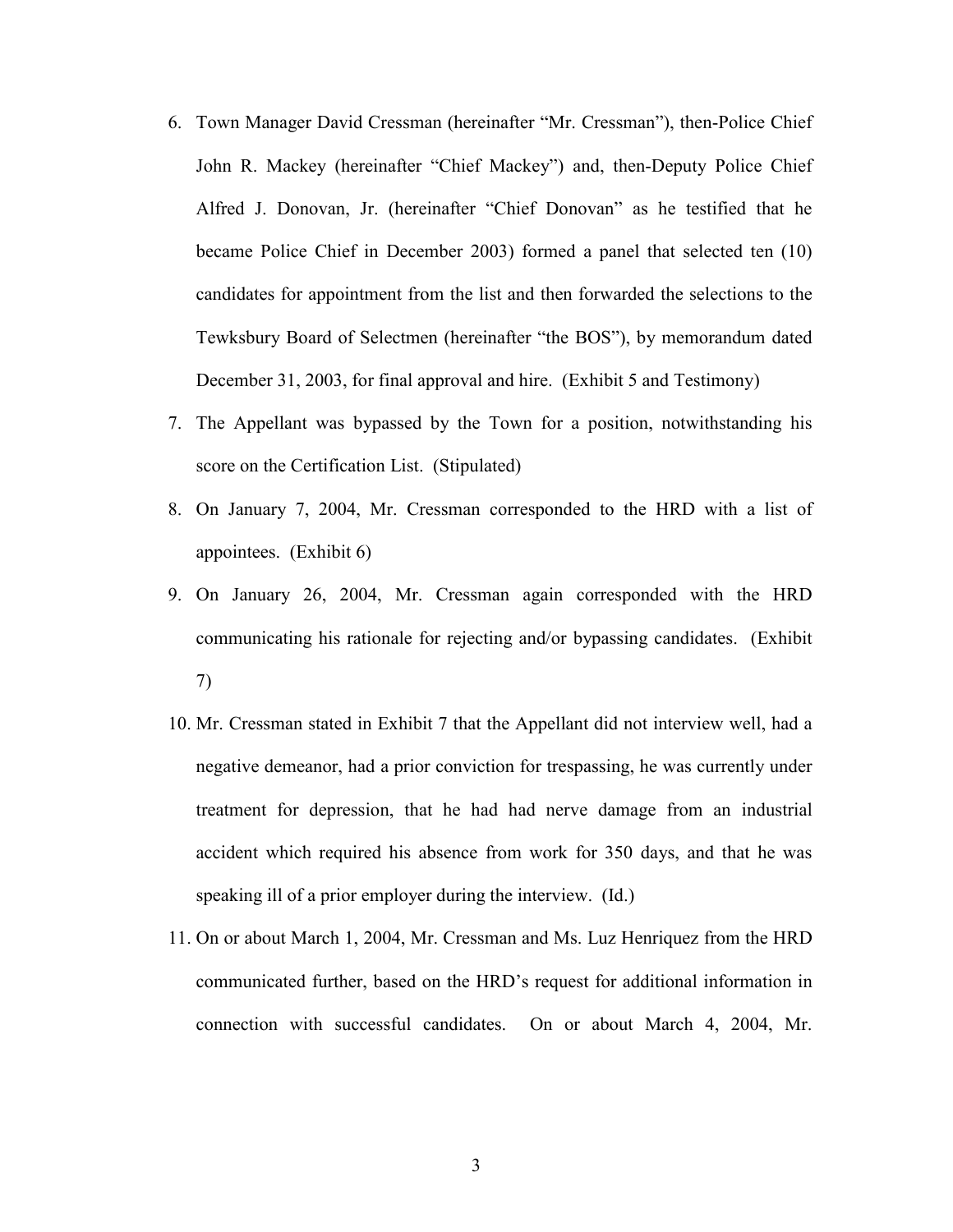Cressman, on behalf of the Town, forwarded to the HRD the additional information sought. (Exhibit 8)

- 12. On July 13, 2004, the HRD advised the Appellant that it was supporting the decision of the Appointing Authority relative to the bypass and issued the Appellant appeal rights. (Exhibit 9)
- 13. On September 10, 2004, the Appellant filed an appeal of the bypass decision with the Commission. A Pre-Hearing Conference in this matter was scheduled and heard on January 18, 2005. (Exhibit 10 and Administrative Notice)
- 14. I found Mr. Cressman to be a credible witness. His demeanor was professional and he offered a clear explanation as to the interview process and the importance the Town assigned to this process. He was candid and consistent in testifying that the interviews were the most critical factors in the overall selection process. He emphasized how vital a candidate's knowledge of community policing and past history of community involvement was to a successful applicant's selection. He further explained how he, as part of the selection panel, viewed the candidates' answers to the questions posed during the interviews. Mr. Cressman offered that he wishes to see, through the interview process, how a candidate "reveals himself under some stress". He stated that, in his lengthy experience in hiring police officers, he has always looked for three specific indicators of a candidate's value: experience, education and community involvement. (Testimony of Mr. Cressman)
- 15. In submitting the written reasons for bypassing the Appellant to the HRD dated January 26, 2004, Mr. Cressman stated specifically and in entirety that: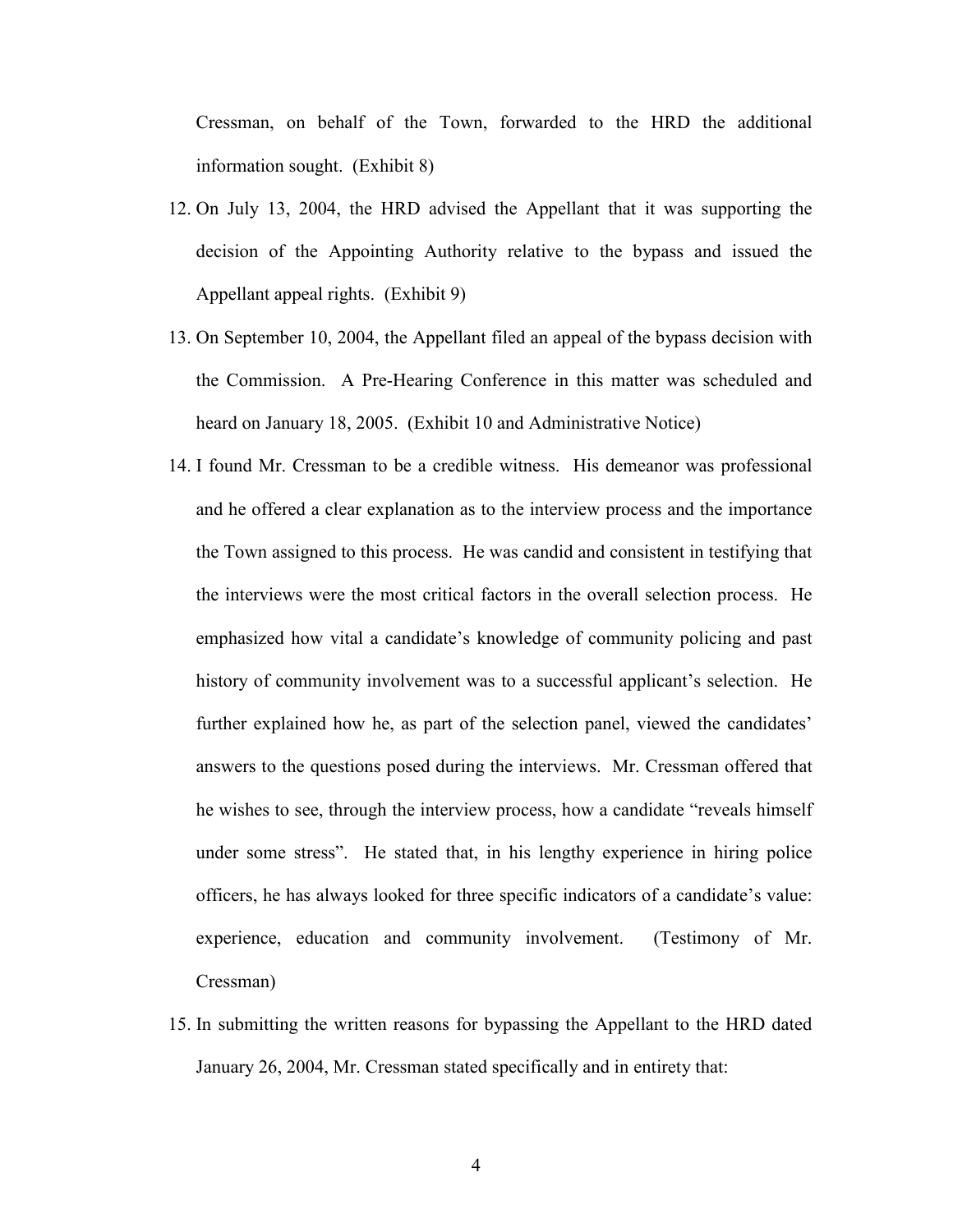"Mr. Bariamis did not interview well. During interview process Mr. Bariamis spoke poorly of a prior employer in a negative and discouraging way. Mr. Bariamis expressed contempt for his prior employer because he would not give him a good recommendation. In addition, Mr. Bariamis expressed that the Lowell Police Department had screwed him in the past by not hiring him and that it was all politics. Mr. Bariamis turned his interview into a negative experience expounding on the negative things in his life instead of selling himself. Mr. Bariamis has [a] prior conviction for Criminal Trespass in Nashua, New Hampshire and has received a poor recommendation from one of his prior employers.

Also contributing to him not being a viable candidate is that Mr. Bariamis is currently being treated for symptoms of depression and is currently trying different medications to get it under control. Also Mr. Bariamis had an operation to repair nerve damage (May 2002) caused by an injury on his present job, that kept him out of work for 350 days." (Exhibit 7)

- 16. Testimony revealed that the "prior employer" cited in the bypass reasons was the Lowell Armored Car Service, Inc., for whom the Appellant worked for ten (10) months while also working part-time for the Essex County Sheriff's Department. (Testimony of Appellant)
- 17. Mr. Cressman testified that he was aware that the Appellant sustained his injury on October 31, 2001 while in the conduct of his duties as a Corrections Officer at the medium Massachusetts Correctional Institute at Shirley (hereinafter "MCI-Shirley Medium") and that he made an adverse inference towards the Appellant's candidacy based on this injury. I find that there was no reasonable justification, at that point in the selection process, to consider the Appellant's line-of-duty injury as a bypass reason. If, later in the process, the required medical examination determined that the Appellant was unable to adequately perform the duties of a police officer due to physical limitations caused by this injury, then it certainly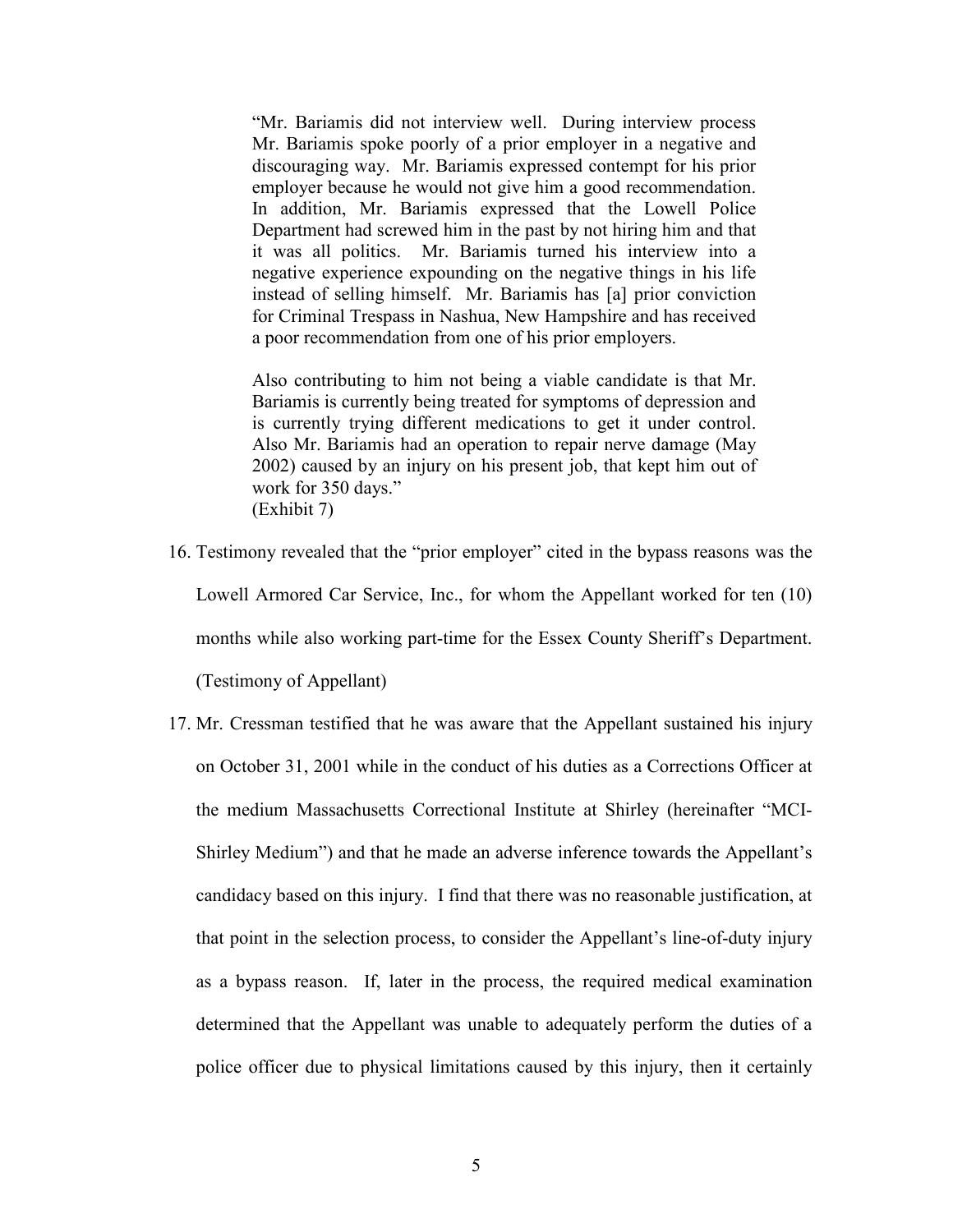could have been included as a reason. (Exhibit 16 and Testimony of Mr. Cressman)

18. The only note of concern in Mr. Cressman's testimony was his assertion that he had no information regarding recently discovered low testosterone levels that may have contributed to the Appellant's symptoms of depression. On page 10 of the Appellant's employment application, in the section entitled "XII PHYSICAL DATA", the Appellant hand-wrote the following:

> "I have symptoms of depression. Currently trying medication to treat symptoms and trying to figure out if it is, in fact, depression or something physical in nature. Recently found to have lowserum testostero (sic)."

Since it is reasonable to deduce that Mr. Cressman learned of the Appellant's treatment for depression from this hand-written paragraph in the employment application, his testimony that he had no information relative to the Appellant's low testosterone level must be discounted. This inconsistency did not, however, diminish the credibility of his collective testimony. (Exhibit 11 and Testimony of Mr. Cressman)

19. The reasons discussed in Fact Numbers 17 and 18 constitute the second paragraph of the written reasons submitted by the Town to HRD in order to bypass the Appellant. The paragraph begins with the words, "Also contributing to him not being a viable candidate . . ." and is considered by the Commission to be a description of secondary reasons for bypass. I find that there exists no substantiation for including either reason for bypass and, as a result, the Commission shall disregard both in making its decision. The bypass reasons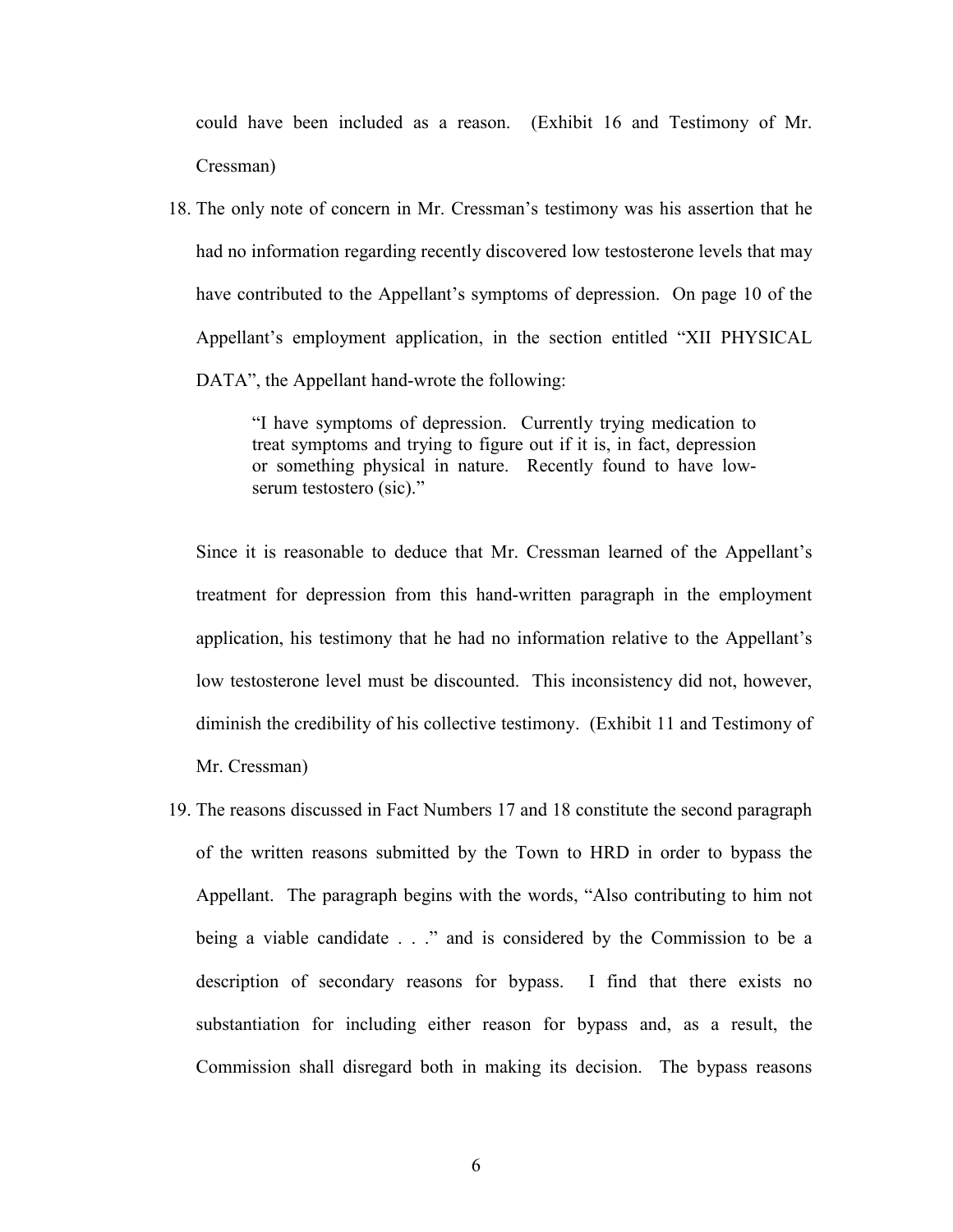contained in the first paragraph in the document shall thus be appraised as the primary, and only, reasons for bypassing the Appellant. (Exhibit 9)

- 20. I assign considerable weight to Chief Donovan's testimony as he, too, offered a credible account of the interview and selection process. He did not disparage the Appellant's overall candidacy but was clear in explaining the Appellant's particular interview remarks and responses that concerned him. Indeed, the Chief said he gained a favorable first impression of the Appellant upon meeting him. The Chief offered that he (the Chief) was committed to the Department engaging in community-based public service rather than strict, traditional law enforcement. He testified that he was looking for a candidate's grasp of community policing methods when considering a candidate's answers to interview questions. (Testimony of Chief Donovan)
- 21. Chief Donovan testified that he didn't feel the Appellant's previous trespass conviction really mattered as it occurred "too long ago" (July 1991). The Chief considered the Appellant's answers to all the formal interview questions to be reasonable. He stated, however, that the negative comments regarding the Appellant's previous candidacy to the Lowell Police Department (hereinafter "LPD") and, his experience with the Lowell Armored Car Service, Inc., were volunteered by the Appellant when asked if there was anything else he wished to add at the conclusion of the interview. The Chief believed that the Appellant "blew the interview" by unilaterally offering the negative final remarks. According to the Chief, he was concerned that, despite the Appellant charging that politics was a factor in his failed candidacy to the LPD, he (the Appellant)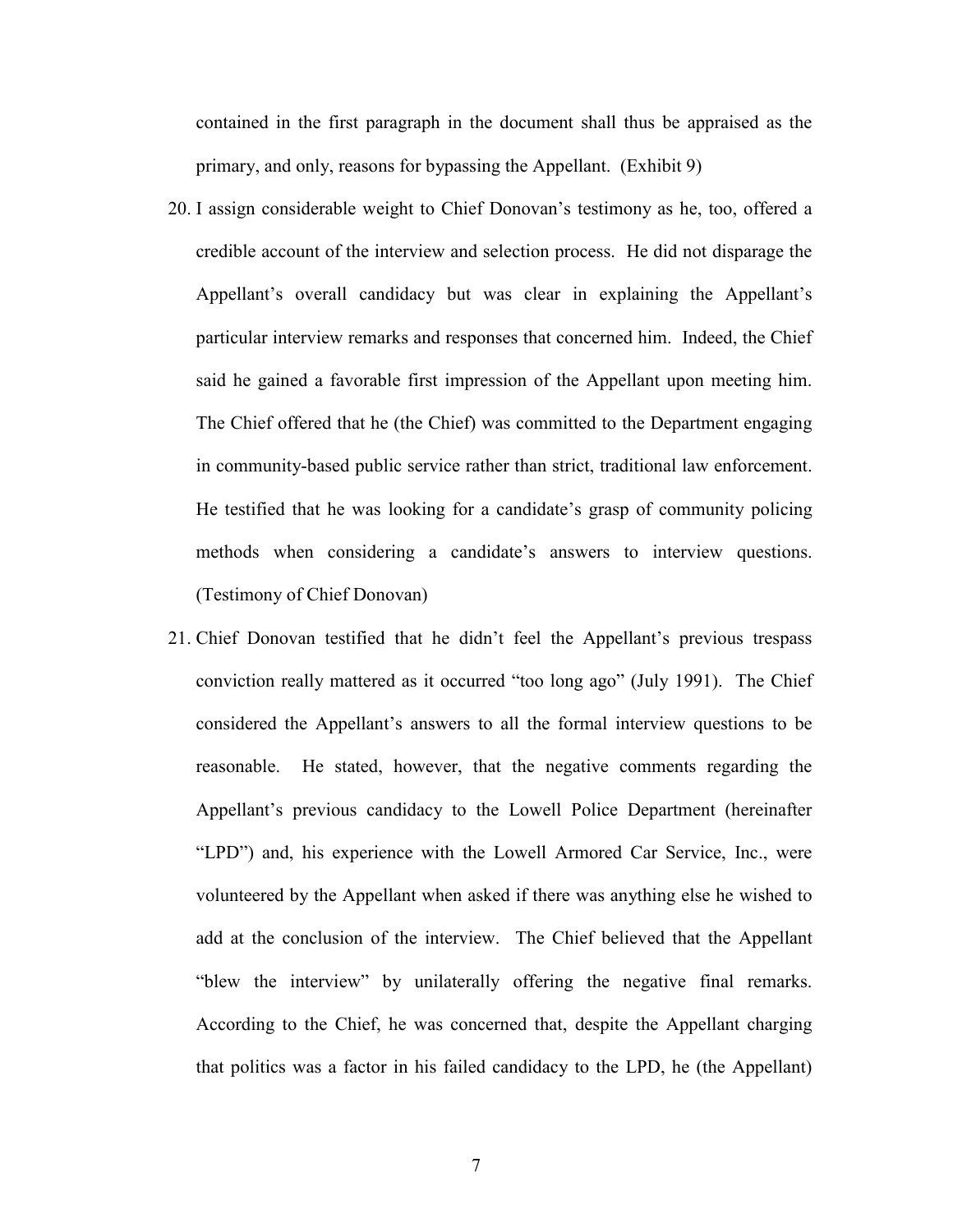was the only candidate to the Tewksbury Police Department for whom the Town received references from both a State Senator and a State Representative. (Testimony of Chief Donovan)

- 22. Mr. Cressman and Chief Donovan both expressed that the Appellant lacked the knowledge, understanding and experience in community policing and community involvement that they were seeking in successful candidates. Mr. Cressman testified, in fact, that the Appellant's deficiency in these areas was a "clincher" in his decision to bypass. However, the Town failed to include this as a specific reason for bypass and testimony on these issues shall also be disregarded by the Commission in making its decision. (Exhibit 9 and Testimony of Mr. Cressman and Chief Donovan)
- 23. The Appellant was a polite and well-spoken witness. He respectfully answered all questions. He appeared at ease and spoke clearly in an unhesitant and even tone. He explained his duties as a Correction Officer and submitted a letter of recommendation, dated October 20, 1998, attributed to – but not signed by – Captain William Ryan of MCI-Shirley Medium. The letter describes the Appellant's service as a Correction Officer as "distinguished". Further, Captain Ryan states that he considers the Appellant to be an "exceptional officer" and, is a "loyal, trusted, mature employee". (Exhibit 12 and Testimony of Appellant)
- 24. The Appellant credibly explained his line-of-duty injury sustained on October 31, 2001 and submitted into evidence a copy of an incident report, dated November 28, 2001, describing the circumstances of the injury. He thoughtfully discussed his efforts relative to his bout with symptoms of depression. He asserted that the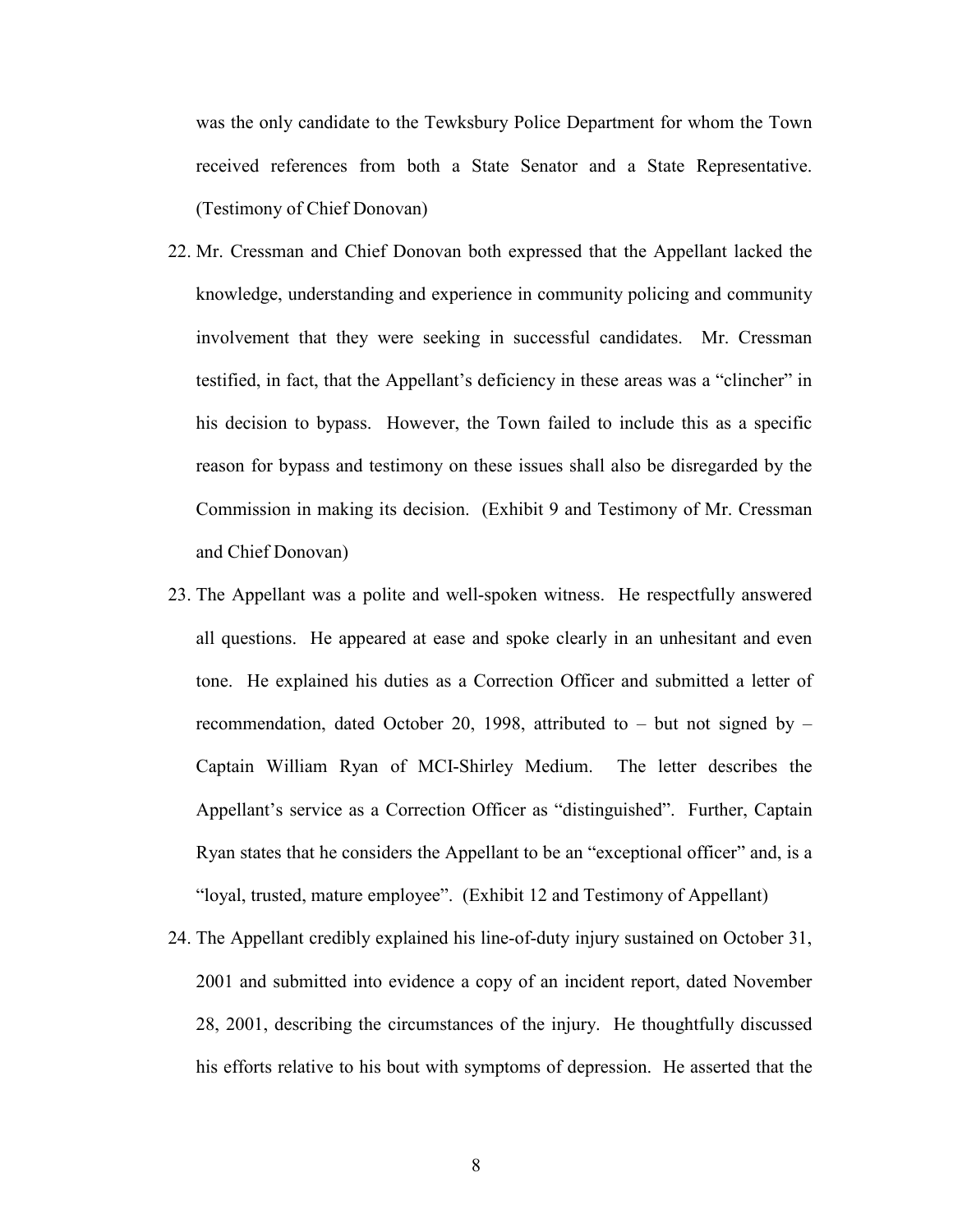Town should not have included either matter as reasons for bypass. As stated above, the Commission concurs with that assertion. (Exhibit 16 and Testimony of Appellant)

- 25. The Appellant testified that he never said he was "screwed" by the LPD. He stated that he told his Tewksbury interviewers that the Lowell Armored Car Service, Inc. provided the LPD with a poor recommendation and that is why he was not offered a job. Under cross-examination by the Counsel for the Town, the Appellant admitted that he had constant poor relations with the owner of the armored car company. He also testified that he never mentioned "politics" in reference to his LPD candidacy and he did not know that his State Senator had called Tewksbury in reference to his candidacy there. (Testimony of Appellant)
- 26. It was with the statements in Fact Number 24 that the Appellant's testimony broke down and became suspect. Mr. Cressman is clearly enough of a professional, and is unquestionably experienced enough in preparing bypass reasons for HRD, to not use the word "screwed" on his own volition to describe an injustice. I find that the Appellant's testimony on this point was contradictory and his contention that he did not say he was "screwed" was not credible. (Exhibit 9 and Testimony of Appellant)
- 27. The Appellant further asserted that he never mentioned to his interviewers that the circumstances surrounding his failed candidacy to the LPD were related to "politics". Again, it is contradictory that this particular word would be recalled in testimony by two credible witnesses as having been uttered by the Appellant but not recalled by the Appellant himself. Moreover, it is also a word, like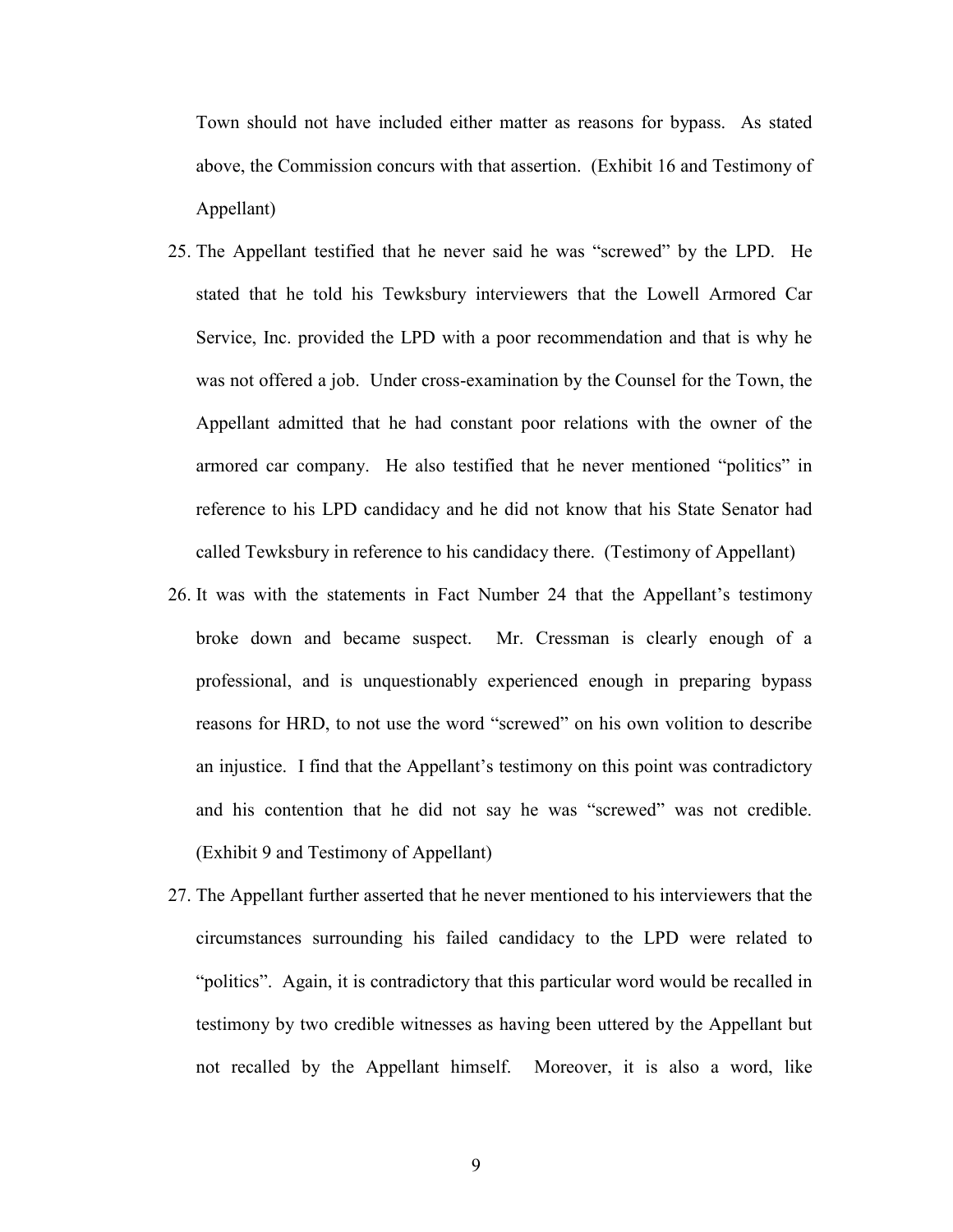"screwed", that would most likely not be used in a bypass letter by the Town Manager on his own accord. (Testimony of Appellant)

- 28. Perhaps most glaring of the contradictions in the Appellant's testimony regarded the phone call by his State Senator to Tewksbury. It would be an extreme leap of faith for the Commission to find that a State Senator would place an *unsolicited* phone call to an Appointing Authority on behalf of a candidate for employment. The fact that the Town was also contacted by a State Representative on the Appellant's behalf validates the Chief's concern that the Appellant charged "politics" in one candidacy (LPD) while engaging politicians in another (Tewksbury). (Testimony of Appellant and Chief Donovan)
- 29. I find, by a preponderance of the credible evidence, that the Appellant spoke negatively of his past employer, Lowell Armored Car Service, Inc., in light of his testimony, the testimony of the Chief and Mr. Cressman and the affidavit submitted to the Massachusetts Commission Against Discrimination (hereinafter "MCAD") which was entered into evidence in the instant matter<sup>1</sup>. In the final analysis, I find that the Appellant made several attempts to craft his answers relative to the negativity of his interview in the best possible light. In doing so, he sacrificed the credibility of his assertions needed to prevail in this decision. (Testimony of Appellant)
- 30. I find that the interview component of the selection process was conducted appropriately. The candidates were interviewed individually and had the same

 $\overline{a}$ 

<sup>&</sup>lt;sup>1</sup> The Appellant provided the affidavit for a former co-worker at Lowell Armored Car Service, Inc. who had filed a case with the MCAD against the president of that company, Glenn McCann. In the affidavit, the Appellant attests to Mr. McCann having issues with alcohol abuse, poor anger management and violent behavior in the workplace.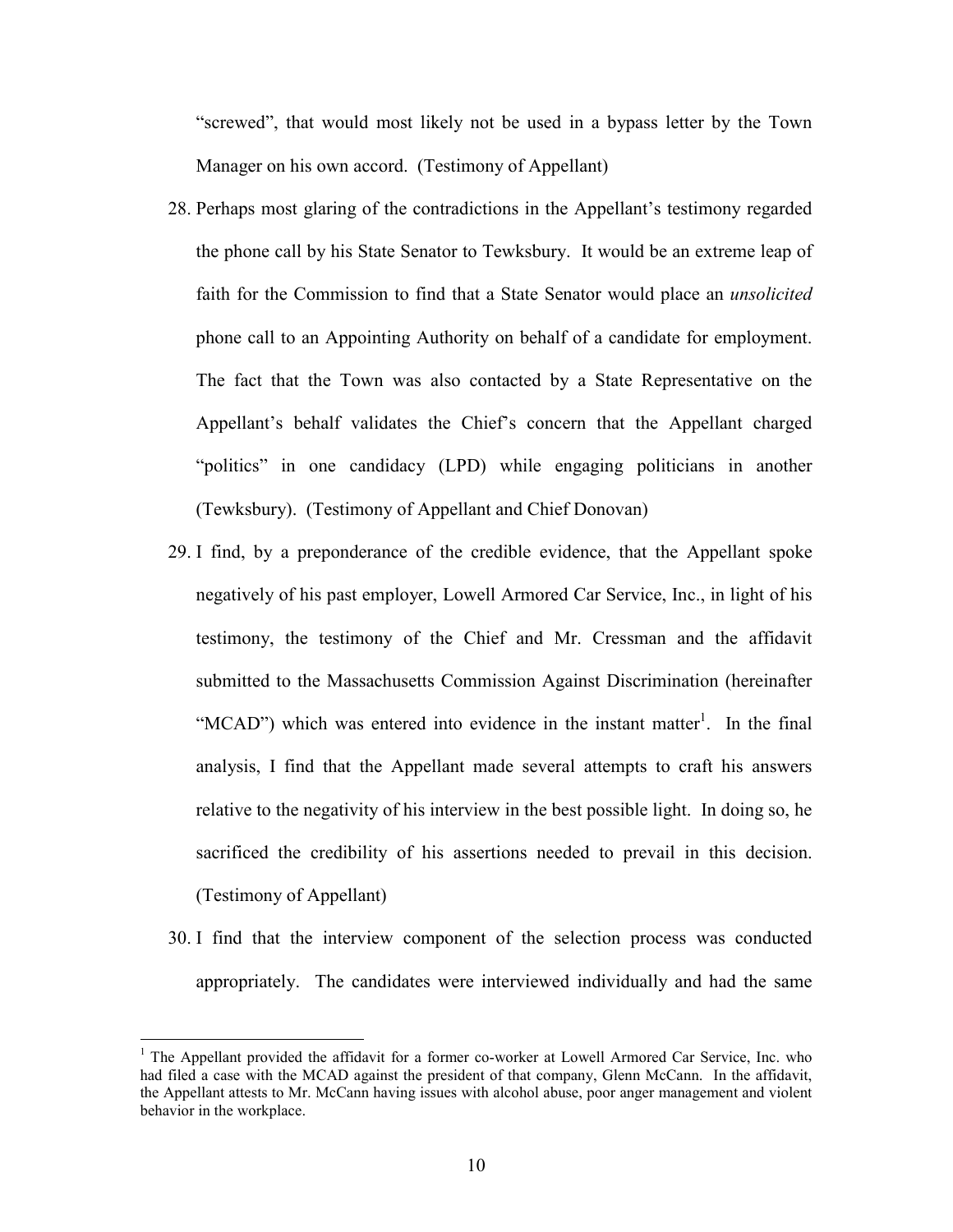questions posed to each of them by the panel. This method provided for a fair consideration of all candidates. Through credible evidence, the Town was able to credibly show that a poor interview performance of this kind is a valid reason for bypassing an applicant. For example, the following excerpt is taken from the reasons for selection the Town submitted to HRD relative to the selection of candidate Sonia Newton from Certification No. 231084:

"Over the past several years Ms. Newton has interviewed for a police officer position on several occasions as she did not perform as well as other candidates in the interview. In contrast, this time she had an excellent interview where she expressed more selfconfidence and knowledge than in past interviews and did better than some of the other candidates."

This passage also indicates that a poor interview performance is not necessarily an automatic disqualifier for future employment. (Exhibits 3, 3A, 4 and 6)

## CONCLUSION:

 The law grants wide latitude for the discretion of the Appointing Authority in selecting candidates of skill and integrity for hire or promotion. Callanan v. Personnel Administrator for the Commonwealth, 400 Mass. 597, 601 (1987). In a bypass appeal, the Commission must consider whether, based on a preponderance of the evidence before it, the Appointing Authority sustained its burden of proving there was "reasonable justification" for the bypass. City of Cambridge v. Civil Service Commission, 43 Mass. App. Ct. 300, 303 (1997). It is well settled that reasonable justification requires that the Appointing Authority's actions be based on adequate reasons supported by credible evidence, when weighed by an unprejudiced mind guided by common sense and correct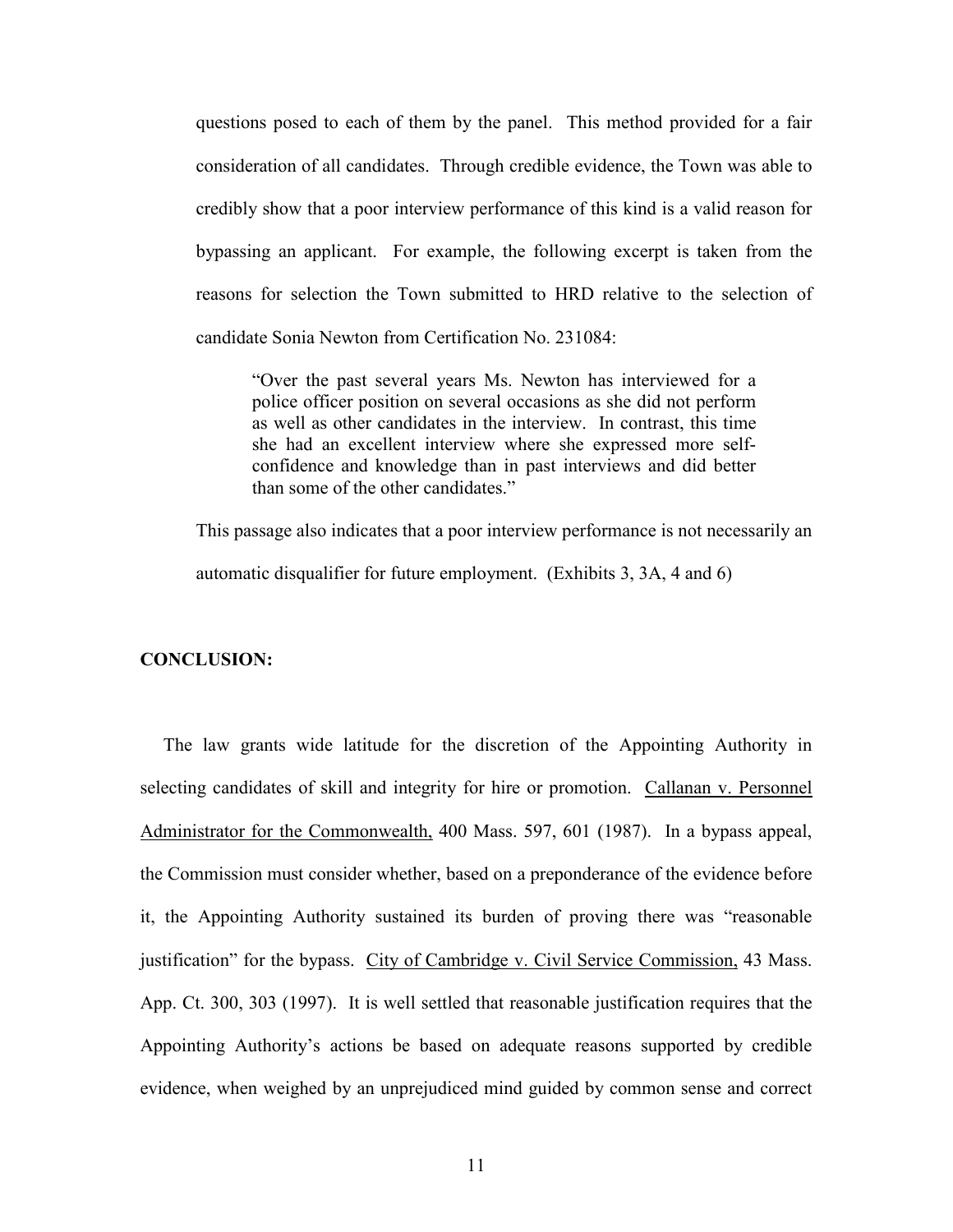rules of law. Selectmen of Wakefield v. Judge of First Dist. Ct. of E. Middlesex, 262 Mass. 477, 482 (1928). Commissioners of Civil Service v. Municipal Ct. of the City of Boston, 359 Mass. 214 (1971). A "preponderance of the evidence test requires the Commission to determine whether, on the basis of the evidence before it, the Appointing Authority has established that the reasons assigned for the bypass of an Appellant were more probably than not sound and sufficient." Mayor of Revere v. Civil Service Commission, 31 Mass. App. Ct. 315 (1991). All candidates must be adequately and fairly considered. The Commission will not uphold the bypass of an Appellant where it finds that "the reasons offered by the appointing authority were untrue, apply equally to the higher ranking, bypassed candidate, are incapable of substantiation, or are a pretext for other impermissible reasons." Borelli v. MBTA, 1 MCSR 6 (1988).

 In determining whether the Appointing Authority had reasonable justification to take the action of bypassing the Appellant, the Commission must consider the fundamental purpose of the Civil Service System which is "to protect against overtones of political control, objectives unrelated to merit standards and assure neutrally applied public policy." If the Commission finds that there are "overtones of political control or objectives unrelated to merit standards or neutrally applied public policy", then it should intervene. Otherwise, the Commission cannot substitute its judgment for the judgment of the Appointing Authority. In the instant matter, the only political overtones in the selection process were engendered by legislators' overtures on behalf of the Appellant's candidacy. City of Cambridge at 304.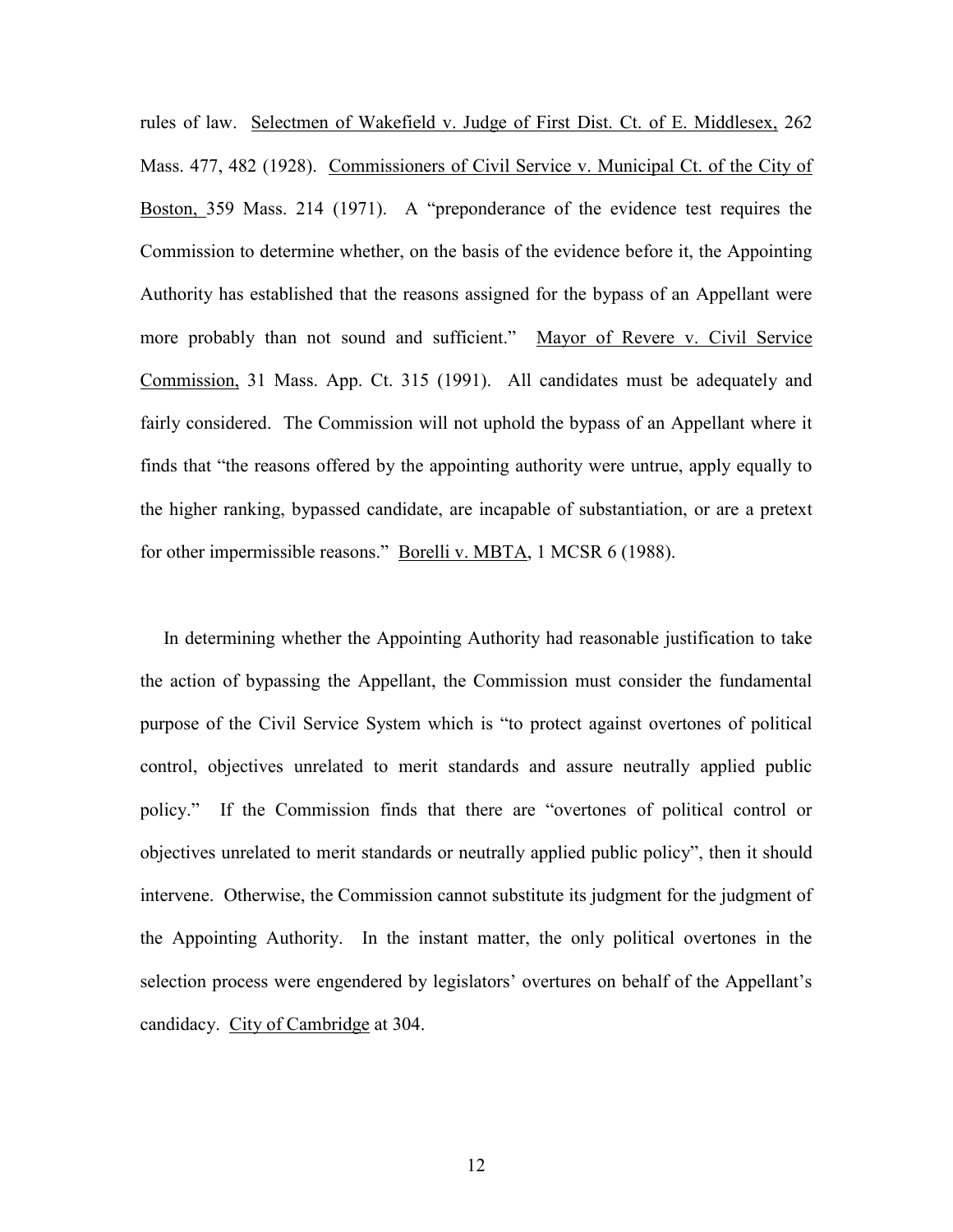Interviews are indisputably a subjective component of a selection process. When conducted properly, interviews can define a candidate by allowing the employer to consider his or her past as prologue. The Town empanelled seasoned individuals to interview the candidates. It took appropriate steps to conduct the interviews fairly and to similarly consider each applicant. All evidence entered into the record of this appeal clearly demonstrates that the Town, in accordance with basic merit principles, "assur[ed] fair treatment of all applicants". M.G.L. c. 31,  $\S$  1.

 The negativity that the Appellant introduced to the selection process was significant enough to constitute the primary reasons for his bypass. Weighing the Appellant's negative viewpoint towards a former employer (and a potential employer) against the future prospect of his temperament and conduct as a Tewksbury Police Officer was a valid policy consideration.

 In making its bypass decision based on the interview performance by the Appellant, the Town neutrally applied its public policy of fairly and similarly interviewing all candidates. There is absolutely no evidence in the record of this appeal to suggest that the Town's action was arbitrary or capricious. Therefore, the Commission declines to intervene and overturn this valid personnel decision. Although the Appellant failed in this quest to become a Tewksbury Police Officer, there is no indication that this means he is permanently excluded from the Town's employ. Indeed, considering the Town's past practices, there is reason to believe that a better performance in the process might bring him success in a future candidacy. Be that as it may, however, the Town sustained its